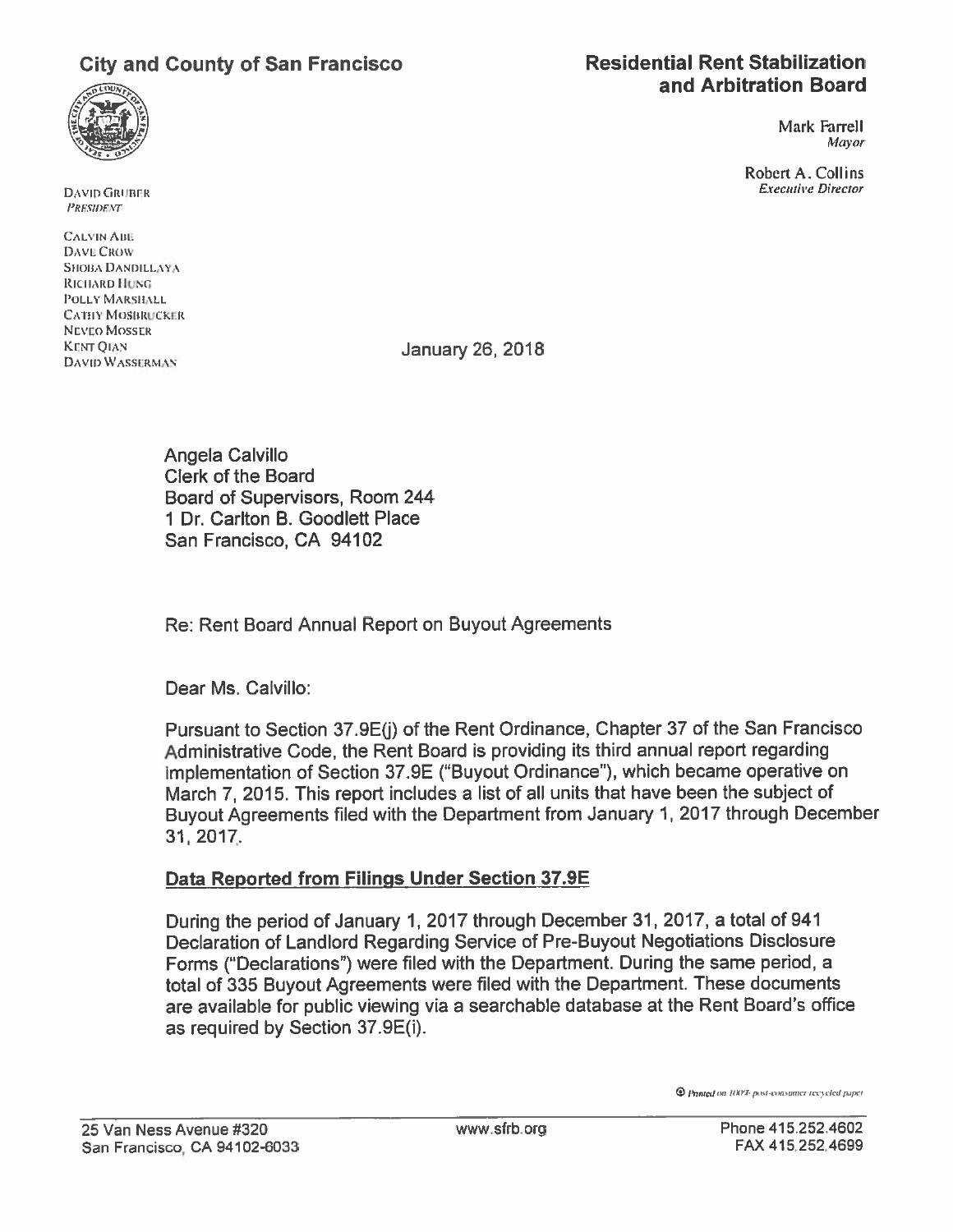The following list shows the total number of Declarations and Buyout Agreements filed with the Department during the reporting period, organized by zip code/neighborhood:

| <b>Zip Code/Neighborhood</b> | <b>Declarations Filed</b> | <b>Buyout Agreements Filed</b> |
|------------------------------|---------------------------|--------------------------------|
|                              |                           |                                |
| 94102 - Civic Center         | 47                        | 11                             |
| 94103 - South of Market      | 40                        | 9                              |
| 94104 - Downtown             | 0                         | $\bf{0}$                       |
| 94105 - Embarcadero          | 0                         | 0                              |
| 94107 - Potrero              | 14                        | 8                              |
| 94108 - Chinatown            | 8                         | 1                              |
| 94109 - Tenderloin           | 69                        | 15                             |
| 94110 - Mission              | 115                       | 32                             |
| 94111 - Financial District   | 0                         | $\mathbf 0$                    |
| 94112 - Ingleside            | 61                        | 30                             |
| 94114 - Eureka Valley        | 71                        | 35                             |
| 94115 - Western Addition     | 78                        | 21                             |
| $94116 -$ Parkside           | 22                        | 13                             |
| 94117 - Haight-Ashbury       | 92                        | 27                             |
| 94118 - Inner Richmond       | 64                        | 23                             |
| 94121 - Outer Richmond       | 37                        | 22                             |
| $94122 -$ Sunset             | 43                        | 20                             |
| 94123 - Marina               | 46                        | 15                             |
| $94124 - Bayview$            | 27                        | 8                              |
| 94127 - West Portal          | 10                        | 3                              |
| 94131 - Diamond Heights      | 30                        | 21                             |
| 94132 - Lake Merced          | 11                        | 5                              |
| 94133 - North Beach          | 38                        | 10                             |
| 94134 - Portola              | 18                        | 6                              |
| <b>Totals</b>                | 941                       | 335                            |

A list of all rental units that have been the subject of Buyout Agreements filed with the Rent Board between January 1, 2017 and December 31, 2017 is attached to this report in accordance with Section  $37.9E(j)$ .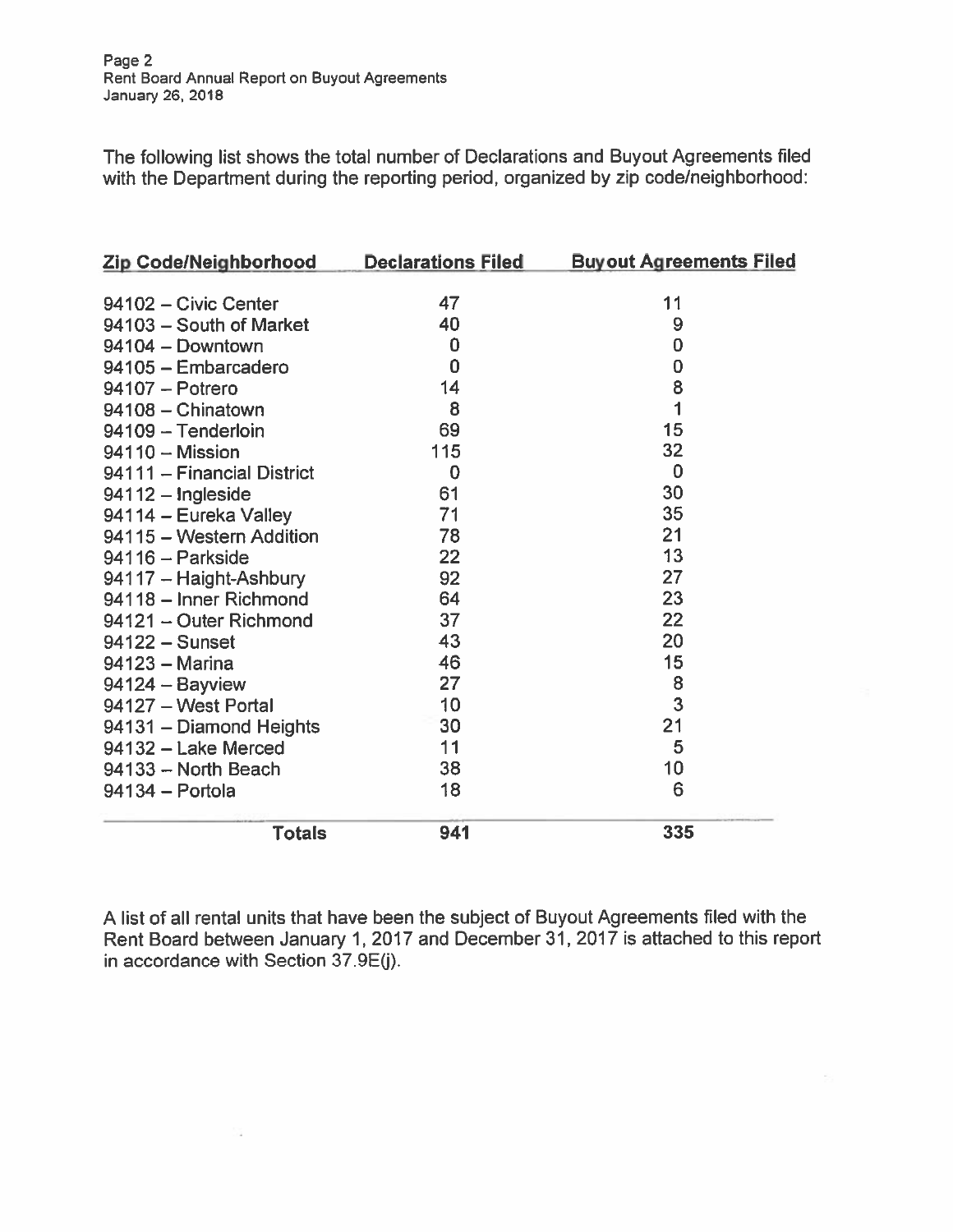Page 3 Rent Board Annual Report on Buyout Agreements January 26, 2018

This repor<sup>t</sup> on Buyout Agreements can be found on our website under "Statistics,' using the link entitled "Annual Buyout Agreements Report.' Please call me at 252-4628 should you have any questions regarding this report.

Sincerely,

flehat D. Calli

Robert A. Collins Executive Director Residential Rent Stabilization and Arbitration Board

> Mayor Mark Farrell Supervisor London Breed Supervisor Sandra Lee Fewer Supervisor Aaron Peskin Supervisor Katy Tang Supervisor Jane Kim Supervisor Norman Yee Supervisor Jeff Sheehy Supervisor Hillary Ronen Supervisor Malia Cohen Supervisor Ahsha Safai Commissioner David C. Gruber Commissioner Calvin Abe Commissioner Dave Crow Commissioner Shoba Dandillaya Commissioner Richard Hung Commissioner Polly Marshall Commissioner Cathy Mosbrucker Commissioner Neveo Mosser Commissioner Kent Qian Commissioner David Wasserman Library Documents Dept.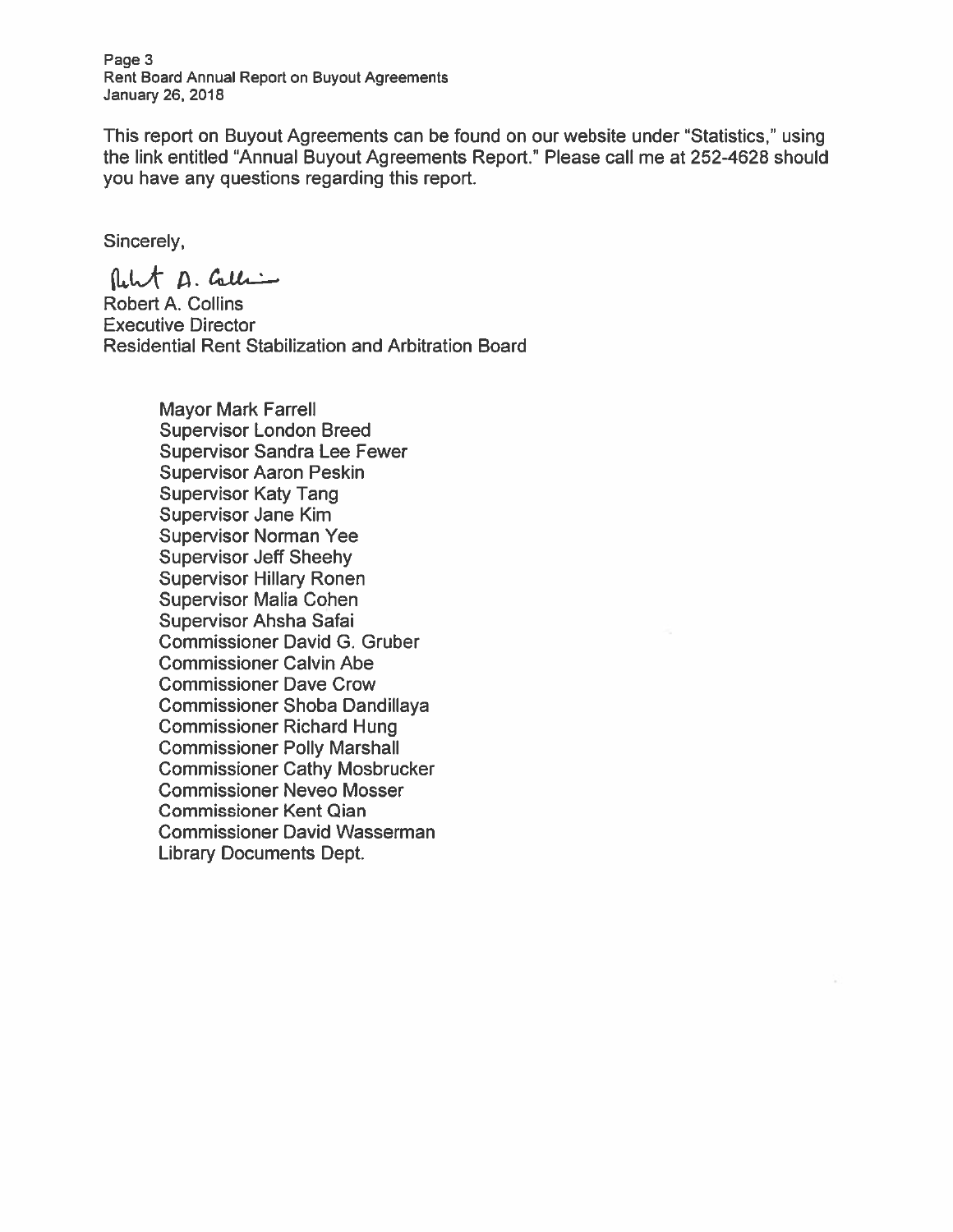

## uyout Ordinance Annual Report  $\boldsymbol{\mathsf{total}}$  Number of Buyout Agreements Filed - 335  $^-$

|       |                      | # of             |                            |                 |                                    |
|-------|----------------------|------------------|----------------------------|-----------------|------------------------------------|
|       | Date<br><b>Filed</b> | <b>Buyout ID</b> | <b>Property Address</b>    | <b>Zip Code</b> | <b>Buyout</b><br><b>Agreements</b> |
| 94102 |                      |                  |                            |                 | 11                                 |
|       | 1/11/2017            | B163186          | 300 Buchanan Street #404   | 94102           |                                    |
|       | 4/10/2017            | B163178          | 114 Haight Street #r       | 94102           |                                    |
|       | 4/21/2017            | B171089          | 640 Octavia Street #4      | 94102           |                                    |
|       | 4/25/2017            | B170535          | 350 Laguna Street #21      | 94102           |                                    |
|       | 5/3/2017             | B170322          | 500 Oak Street #2          | 94102           |                                    |
|       | 5/10/2017            | B162783          | 78 Buchanan Street #202    | 94102           |                                    |
|       | 5/22/2017            | B171365          | 566 Fell Street #8         | 94102           |                                    |
|       | 8/11/2017            | B171578          | 230 Lily Street            | 94102           |                                    |
|       | 10/19/2017           | B172085          | 351 Turk Street #1220      | 94102           |                                    |
|       | 12/18/2017           | B170842          | 120 Ellis Street #404      | 94102           |                                    |
|       | 12/28/2017           | B172543          | 120 Haight Street #f       | 94102           |                                    |
| 94103 |                      |                  |                            |                 | 9                                  |
|       | 1/13/2017            | B151889          | 1810 15th Street           | 94103           |                                    |
|       | 2/14/2017            | B163558          | 1025 Natoma Street         | 94103           |                                    |
|       | 3/6/2017             | B162285          | 1817 15th Street #b        | 94103           |                                    |
|       | 3/27/2017            | B162283          | 1815 15th Street #a        | 94103           |                                    |
|       | 4/18/2017            | B162284          | 1815 15th Street #b        | 94103           |                                    |
|       | 6/23/2017            | B151127          | 1333 Stevenson Street #a   | 94103           |                                    |
|       | 7/11/2017            | B162282          | 1813 15th Street           | 94103           |                                    |
|       | 12/1/2017            | B173027          | 1286 Folsom Street         | 94103           |                                    |
|       | 12/5/2017            | B172287          | 230 11th Street #10        | 94103           |                                    |
| 94107 |                      |                  |                            |                 | 8                                  |
|       | 1/6/2017             | B153400          | 1841 19th Street #2        | 94107           |                                    |
|       | 6/2/2017             | B171442          | 620 San Bruno Avenue #a    | 94107           |                                    |
|       | 8/21/2017            | B171335          | 504 4th Street #211        | 94107           |                                    |
|       | 10/30/2017           | B172093          | 760 De Haro Street #lower  | 94107           |                                    |
|       | 11/2/2017            | B171860          | 898 22nd Street            | 94107           |                                    |
|       | 11/3/2017            | B170997          | 506 Pennsylvania Avenue    | 94107           |                                    |
|       | 11/27/2017           | B172186          | 760 Rhode Island Street    | 94107           |                                    |
|       | 12/29/2017           | B171780          | 790 Kansas Street          | 94107           |                                    |
| 94108 |                      |                  |                            |                 | 1                                  |
|       | 5/17/2017            | B170420          | 1250 Taylor Street #2      | 94108           |                                    |
| 94109 |                      |                  |                            |                 | 15                                 |
|       | 1/18/2017            | B162397          | 2643 Hyde Street           | 94109           |                                    |
|       | 2/27/2017            | B163880          | 1450 Broadway Street #1    | 94109           |                                    |
|       | 3/2/2017             | B162862          | 830 Hyde Street #9         | 94109           |                                    |
|       | 3/29/2017            | B163798          | 631 O'farrell Street #1516 | 94109           |                                    |
|       | 6/16/2017            | B171594          | 1360 Lombard Street #603   | 94109           |                                    |
|       | 7/31/2017            | B171108          | 1259 Lombard Street        | 94109           |                                    |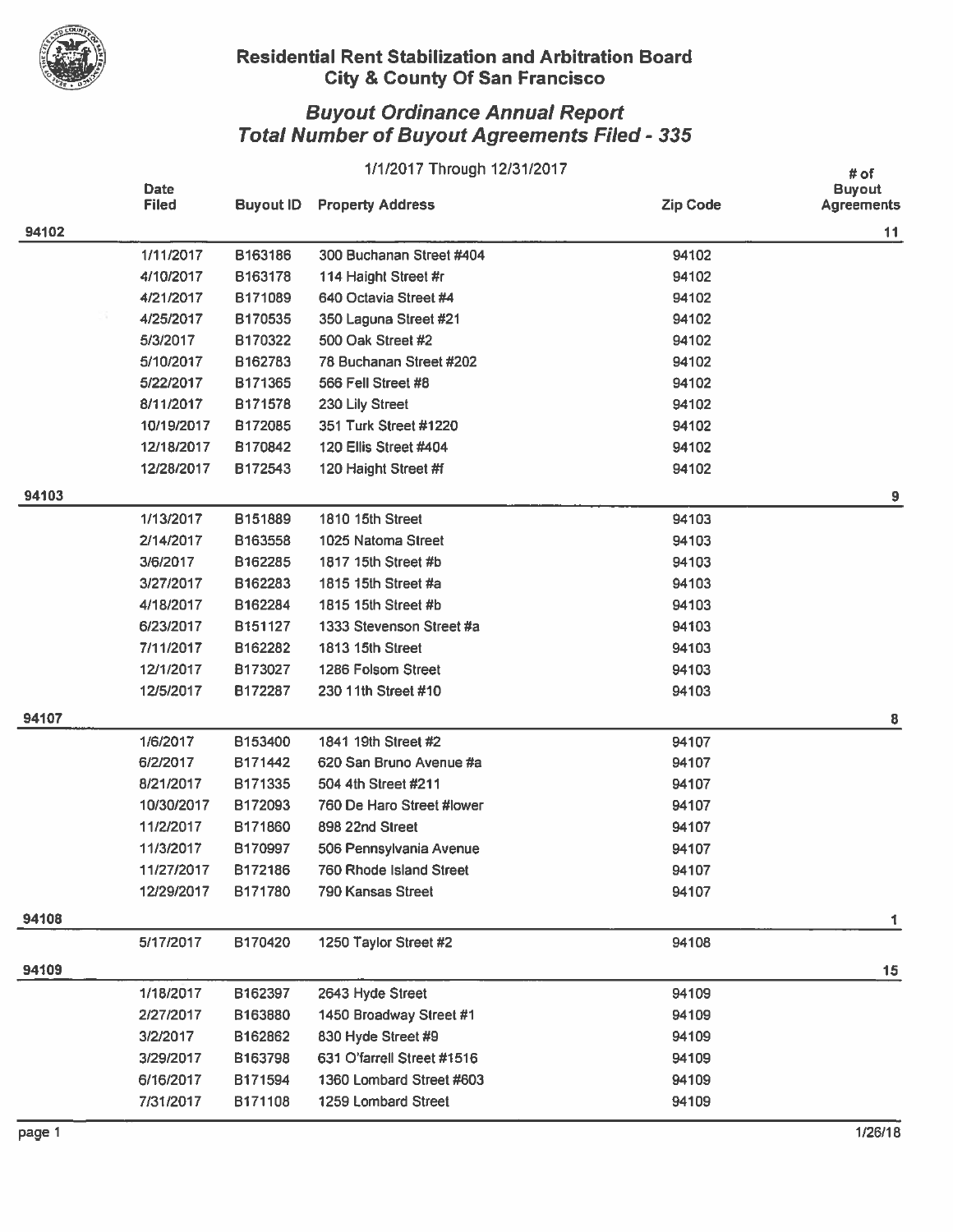

|     |                             |                  | 1/1/2017 Through 12/31/2017                                                      |                 | # of                               |
|-----|-----------------------------|------------------|----------------------------------------------------------------------------------|-----------------|------------------------------------|
|     | <b>Date</b><br><b>Filed</b> | <b>Buyout ID</b> | <b>Property Address</b>                                                          | <b>Zip Code</b> | <b>Buyout</b><br><b>Agreements</b> |
|     | 7/31/2017                   | B171366          | 1631 Clay Street #302                                                            | 94109           |                                    |
|     | 8/29/2017                   | B171405          | 443 Austin Street                                                                | 94109           |                                    |
|     | 9/18/2017                   | B163852          | 1756 Broadway Street #6                                                          | 94109           |                                    |
|     | 9/19/2017                   | B171858          | 2060 Pacific Avenue #306                                                         | 94109           |                                    |
|     | 10/2/2017                   | B172298          | 1670 Clay Street #6                                                              | 94109           |                                    |
|     | 10/13/2017                  | B162786          | 2200 Larkin Street #8                                                            | 94109           |                                    |
|     | 10/16/2017                  | B172183          | <b>157 Bernard Street</b>                                                        | 94109           |                                    |
|     | 11/29/2017                  | B172401          | 1080 Eddy Street #507                                                            | 94109           |                                    |
|     | 12/11/2017                  | B171011          | 1100 Leavenworth Street #1                                                       | 94109           |                                    |
| 110 |                             |                  |                                                                                  |                 | $32\phantom{a}$                    |
|     | 1/3/2017                    | B163636          | 3431 19th Street #3                                                              | 94110           |                                    |
|     | 1/20/2017                   | B163375          | 1545 Treat Avenue                                                                | 94110           |                                    |
|     | 1/27/2017                   | B163634          | 946 York Street                                                                  | 94110           |                                    |
|     | 2/2/2017                    | B163376          | 257 Richland Avenue                                                              | 94110           |                                    |
|     | 2/6/2017                    | B163876          | 2268 Bryant Street #b                                                            | 94110           |                                    |
|     | 2/22/2017                   | B163445          | 2877 Folsom Street #2nd Floor                                                    | 94110           |                                    |
|     | 3/20/2017                   | B160820          | <b>115 Bartlett Street</b>                                                       | 94110           |                                    |
|     | 5/9/2017                    | B163619          | 859 South Van Ness Avenue #a                                                     | 94110           |                                    |
|     | 5/9/2017                    | B163625          | 859 South Van Ness Avenue #b                                                     | 94110           |                                    |
|     | 5/16/2017                   | B163202          | 208 Precita Avenue                                                               | 94110           |                                    |
|     | 6/2/2017                    | B163932          | 590 South Van Ness Avenue                                                        | 94110           |                                    |
|     | 6/2/2017                    | B170868          | <b>743 Ellsworth Street</b>                                                      | 94110           |                                    |
|     | 6/5/2017                    | B170821          | 26 Hill Street                                                                   | 94110           |                                    |
|     | 6/5/2017                    | B170822          | 26 Hill Street #a                                                                | 94110           |                                    |
|     | 6/30/2017                   | B171009          | <b>121 Ellert Street</b>                                                         | 94110           |                                    |
|     | 7/11/2017                   | B170078          | 501 Andover Street                                                               | 94110           |                                    |
|     | 7/21/2017                   | B171102          | 2815 19th Street                                                                 | 94110           |                                    |
|     | 7/24/2017                   | B171349          | 649 San Jose Avenue                                                              | 94110           |                                    |
|     | 7/25/2017                   | B171168          | 2816 21st Street                                                                 | 94110           |                                    |
|     | 7/31/2017                   | B171116          | 1430 Valencia Street                                                             | 94110           |                                    |
|     | 7/31/2017                   | B171937          | 235 Cortland Avenue #a                                                           | 94110           |                                    |
|     | 8/2/2017                    | B163626          | 1169 York Street #unit Adjacent To Garage (aka Unit<br><b>Behind The Garage)</b> | 94110           |                                    |
|     | 8/2/2017                    | B163627          | 1167 York Street                                                                 | 94110           |                                    |
|     | 8/4/2017                    | B170754          | 3330 19th Street                                                                 | 94110           |                                    |
|     | 8/7/2017                    | B171244          | 3587 20th Street                                                                 | 94110           |                                    |
|     | 8/21/2017                   | B170070          | 334 Alemany Boulevard #3                                                         | 94110           |                                    |
|     | 9/22/2017                   | B171684          | 3839 Folsom Street #a                                                            | 94110           |                                    |
|     | 10/10/2017                  | B172719          | 235 Cortland Avenue #b                                                           | 94110           |                                    |
|     | 11/13/2017                  | B172457          | 54 Fair Avenue #lower                                                            | 94110           |                                    |
|     | 12/5/2017                   | B171785          | 1326 Utah Street #b                                                              | 94110           |                                    |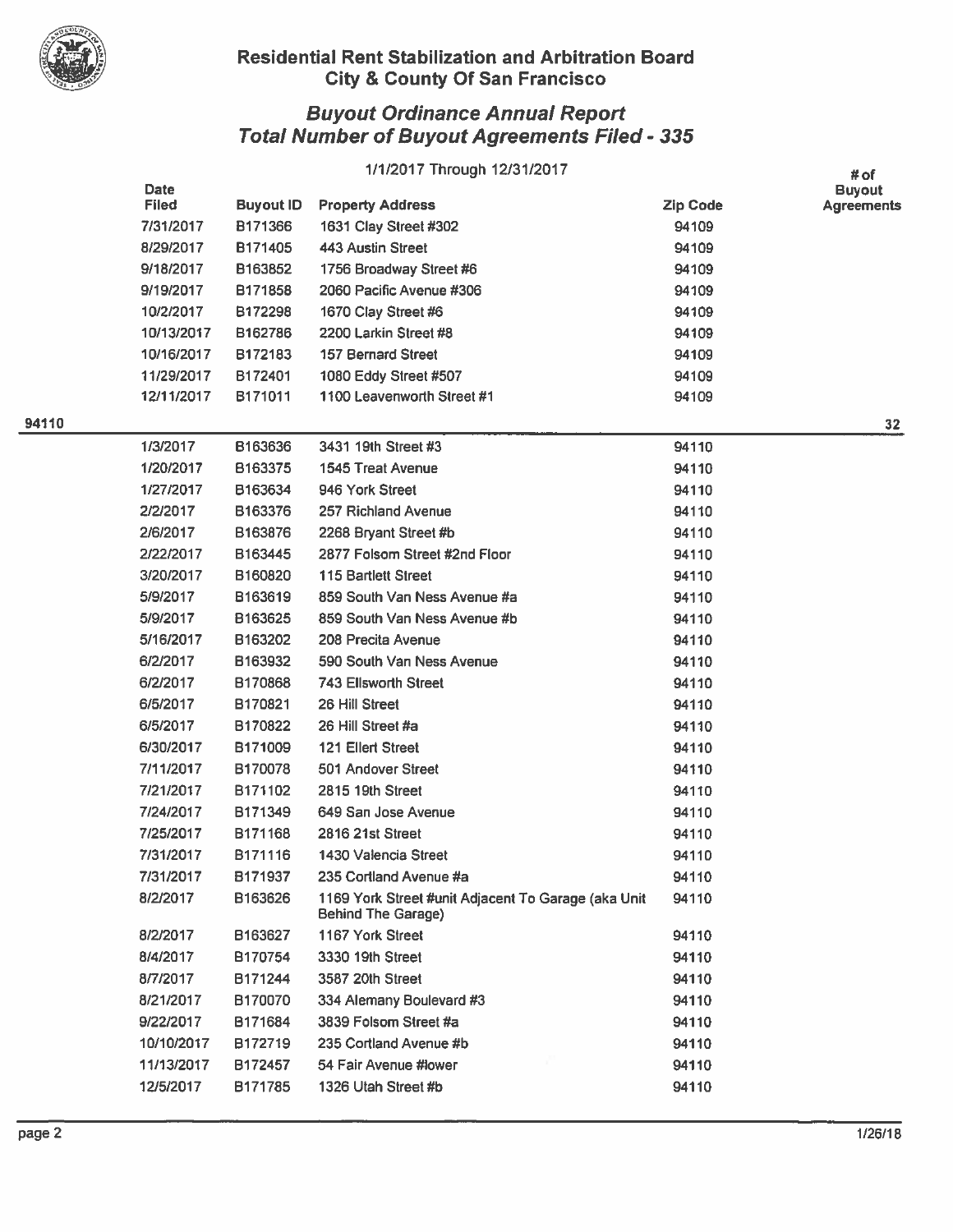

|       | 1/1/2017 Through 12/31/2017 |                  |                                                              |                 |                                            |
|-------|-----------------------------|------------------|--------------------------------------------------------------|-----------------|--------------------------------------------|
|       | <b>Date</b><br><b>Filed</b> | <b>Buyout ID</b> | <b>Property Address</b>                                      | <b>Zip Code</b> | # of<br><b>Buyout</b><br><b>Agreements</b> |
|       | 12/5/2017                   | B172516          | 576 Shotwell Street #3                                       | 94110           |                                            |
|       | 12/19/2017                  | B172674          | <b>383 Bartlett Street</b>                                   | 94110           |                                            |
| 94112 |                             |                  |                                                              |                 | 30                                         |
|       | 1/25/2017                   | B163794          | 137 Farallones Street #lower Unit                            | 94112           |                                            |
|       | 1/25/2017                   | B162052          | 434 Moscow Street #downstairs Unit(aka Ground<br>Floor Unit) | 94112           |                                            |
|       | 4/12/2017                   | B170246          | 799 Athens Street                                            | 94112           |                                            |
|       | 4/19/2017                   | B170343          | 78 Lee Avenue #a (aka Lower Unit)                            | 94112           |                                            |
|       | 5/23/2017                   | B170632          | 721 Rolph Street #upper Level                                | 94112           |                                            |
|       | 6/5/2017                    | B170555          | 105 Edinburgh Street                                         | 94112           |                                            |
|       | 6/16/2017                   | B171597          | 135 Farallones Street                                        | 94112           |                                            |
|       | 6/22/2017                   | B163643          | 591 Wildwood Way #ground Floor                               | 94112           |                                            |
|       | 6/27/2017                   | B170734          | 515 Rolph Street #upstairs Unit                              | 94112           |                                            |
|       | 6/30/2017                   | B163630          | 325 Rolph Street #upper Unit                                 | 94112           |                                            |
|       | 7/3/2017                    | B163463          | 1060 Prague Street                                           | 94112           |                                            |
|       | 7/20/2017                   | B163631          | 325 Rolph Street #downstairs Unit                            | 94112           |                                            |
|       | 8/15/2017                   | B171399          | 177 Wilson Street #room 1                                    | 94112           |                                            |
|       | 8/18/2017                   | B170533          | 1985 San Jose Avenue #lower Unit #1                          | 94112           |                                            |
|       | 8/18/2017                   | B170534          | 1985 San Jose Avenue #lower Unit #2                          | 94112           |                                            |
|       | 8/18/2017                   | B170536          | 1985 San Jose Avenue #lower Unit #3                          | 94112           |                                            |
|       | 8/18/2017                   | B170537          | 1985 San Jose Avenue #lower Unit #4                          | 94112           |                                            |
|       | 8/22/2017                   | B171249          | 357 Rolph Street                                             | 94112           |                                            |
|       | 9/20/2017                   | B170870          | 578 Naples Street                                            | 94112           |                                            |
|       | 10/16/2017                  | B171869          | 122 Milton Street                                            | 94112           |                                            |
|       | 10/17/2017                  | B172200          | 147 Maynard Street                                           | 94112           |                                            |
|       | 10/18/2017                  | B172207          | 1185 Naples Street                                           | 94112           |                                            |
|       | 10/18/2017                  | B172209          | 1185 Naples Street                                           | 94112           |                                            |
|       | 10/20/2017                  | B172206          | 1185 Naples Street                                           | 94112           |                                            |
|       | 10/25/2017                  | B172208          | 1185 Naples Street                                           | 94112           |                                            |
|       | 11/7/2017                   | B172279          | 743 Avalon Avenue                                            | 94112           |                                            |
|       | 11/8/2017                   | B172855          | 147 Maynard Street                                           | 94112           |                                            |
|       | 11/14/2017                  | B173025          | 334 San Miguel Street                                        | 94112           |                                            |
|       | 11/15/2017                  | B172872          | 566 London Street #lower                                     | 94112           |                                            |
|       | 12/4/2017                   | B153060          | 647 Vienna Street #downstairs Level                          | 94112           |                                            |
| 94114 |                             |                  |                                                              |                 | 35                                         |
|       | 1/6/2017                    | B162574          | 4222 22nd Street                                             | 94114           |                                            |
|       | 1/9/2017                    | B161592          | 19 Chattanooga Street                                        | 94114           |                                            |
|       | 3/17/2017                   | B163448          | 730 Clipper Street                                           | 94114           |                                            |
|       | 3/23/2017                   | B163803          | 3938 18th Street #in-law Unit                                | 94114           |                                            |
|       | 4/11/2017                   | B163790          | 42 Lower Terrace                                             | 94114           |                                            |
|       |                             | B163546          | 406 Hoffman Avenue                                           | 94114           |                                            |
|       | 4/17/2017                   |                  |                                                              |                 |                                            |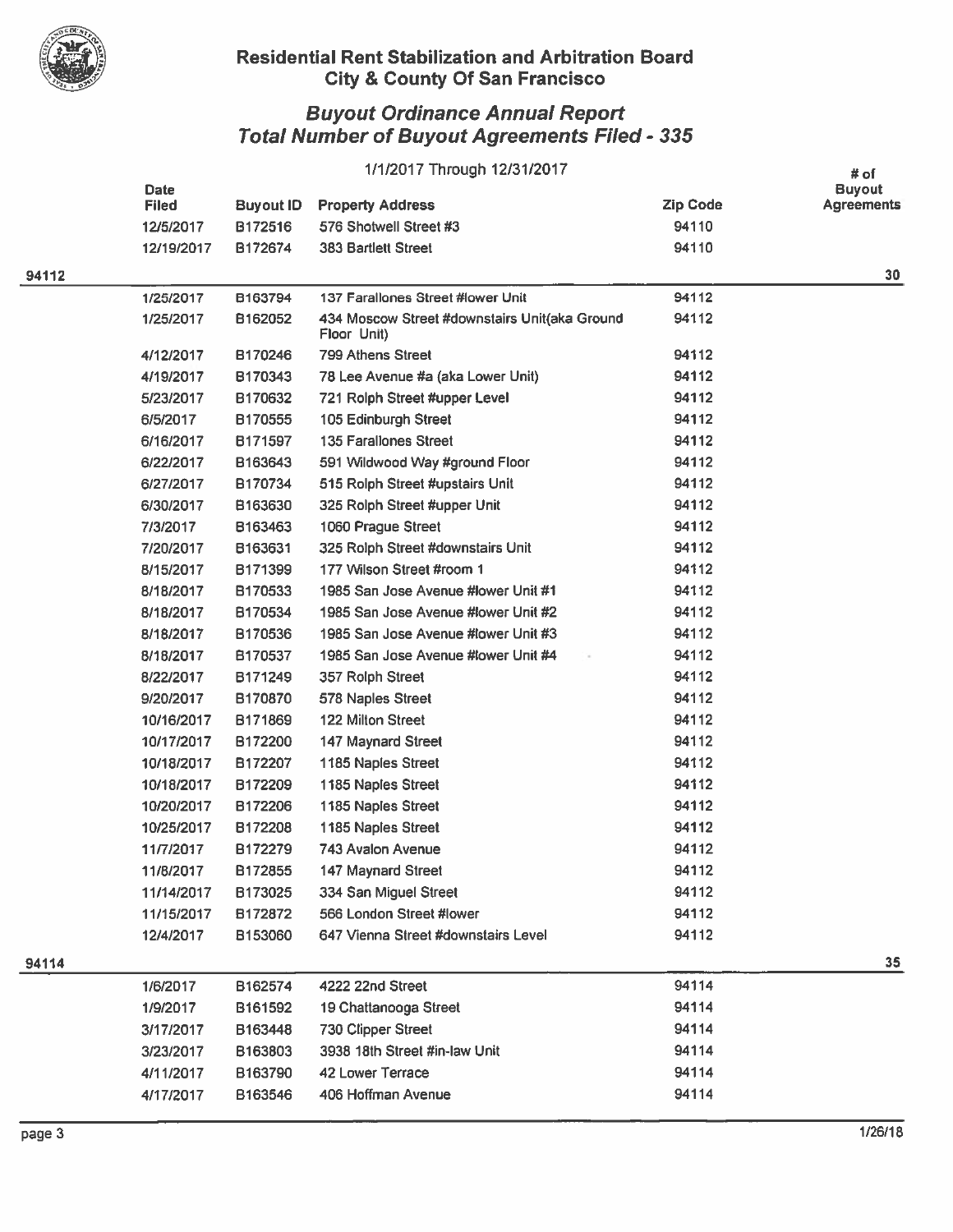

## Buyout Ordinance Annual Report Total Number of Buyout Agreements Filed - 335

# 1/1/2017 Through 12/31/2017 # of

|     | <b>Date</b>  |                     |                                                  |                 | <b>Buyout</b> |
|-----|--------------|---------------------|--------------------------------------------------|-----------------|---------------|
|     | <b>Filed</b> | <b>Buyout ID</b>    | <b>Property Address</b>                          | <b>Zip Code</b> | Agreements    |
|     | 5/19/2017    | B171350             | 390 Liberty Street #2                            | 94114           |               |
|     | 5/22/2017    | B170168             | 249 Eureka Street                                | 94114           |               |
|     | 5/22/2017    | B170169             | 249 Eureka Street #a                             | 94114           |               |
|     | 5/26/2017    | B170183             | 103 Hoffman Avenue                               | 94114           |               |
|     | 5/31/2017    | B163805             | 253 Chattanooga Street                           | 94114           |               |
|     | 6/5/2017     | B171018             | 4162 25th Street                                 | 94114           |               |
|     | 6/19/2017    | B170251             | 674 Castro Street                                | 94114           |               |
|     | 6/19/2017    | B170252             | 674 Castro Street #a                             | 94114           |               |
|     | 6/19/2017    | B170253             | 676 Castro Street                                | 94114           |               |
|     | 6/19/2017    | B170254             | 676 Castro Street #a                             | 94114           |               |
|     | 7/14/2017    | B171841             | 341 Corbett Avenue #b                            | 94114           |               |
|     | 8/7/2017     | B171022             | <b>644 Douglass Street</b>                       | 94114           |               |
|     | 8/21/2017    | B170616             | 3470 16th Street                                 | 94114           |               |
|     | 9/12/2017    | B171694             | 402 Hoffman Avenue                               | 94114           |               |
|     | 9/19/2017    | B161591             | 17 Chattanooga Street #a                         | 94114           |               |
|     | 10/12/2017   | B171993             | 574 Castro Street                                | 94114           |               |
|     | 10/17/2017   | B171754             | 4330 20th Street                                 | 94114           |               |
|     | 11/6/2017    | B162531             | 714 Douglass Street                              | 94114           |               |
|     | 11/8/2017    | B162533             | 714 Douglass Street #a                           | 94114           |               |
|     | 11/17/2017   | B172304             | 3550 22nd Street                                 | 94114           |               |
|     | 11/17/2017   | B172367             | 4118 21st Street                                 | 94114           |               |
|     | 11/21/2017   | B172353             | 129 Saturn Street                                | 94114           |               |
|     | 11/21/2017   | B172525             | <b>728 Clipper Street</b>                        | 94114           |               |
|     | 11/29/2017   | B172294             | 4505 18th Street                                 | 94114           |               |
|     | 12/1/2017    | B172396             | 3990 18th Street #8                              | 94114           |               |
|     | 12/5/2017    | B172295             | 4507 18th Street                                 | 94114           |               |
|     | 12/20/2017   | B172520             | 1075 14th Street                                 | 94114           |               |
|     | 12/21/2017   | B172292             | 824 Church Street #b                             | 94114           |               |
|     | 12/29/2017   | B172672             | 52 Pond Street                                   | 94114           |               |
| 115 |              |                     |                                                  |                 | 21            |
|     | 1/19/2017    | B163565             | 2635 Sacramento Street #4                        | 94115           |               |
|     | 1/24/2017    | B <sub>163721</sub> | 2226 California Street #101                      | 94115           |               |
|     | 2/6/2017     | B163723             | 1832 Lyon Street                                 | 94115           |               |
|     | 2/6/2017     | B170244             | 2275 Sutter Street #1                            | 94115           |               |
|     | 2/8/2017     | B163299             | 2288 Sutter Street                               | 94115           |               |
|     | 4/10/2017    | B <sub>162407</sub> | <b>1310 Mcallister Street</b>                    | 94115           |               |
|     | 4/11/2017    | B170072             | <b>1555 Mcallister Street</b>                    | 94115           |               |
|     |              | B170532             | 2364 Pacific Avenue #6                           | 94115           |               |
|     | 6/12/2017    |                     |                                                  |                 |               |
|     | 6/20/2017    | B170350             | 2833 Sacramento Street<br>2364 Pacific Avenue #2 | 94115           |               |
|     | 6/27/2017    | B170530             |                                                  | 94115           |               |
|     | 6/29/2017    | B171697             | 1823 Steiner Street                              | 94115           |               |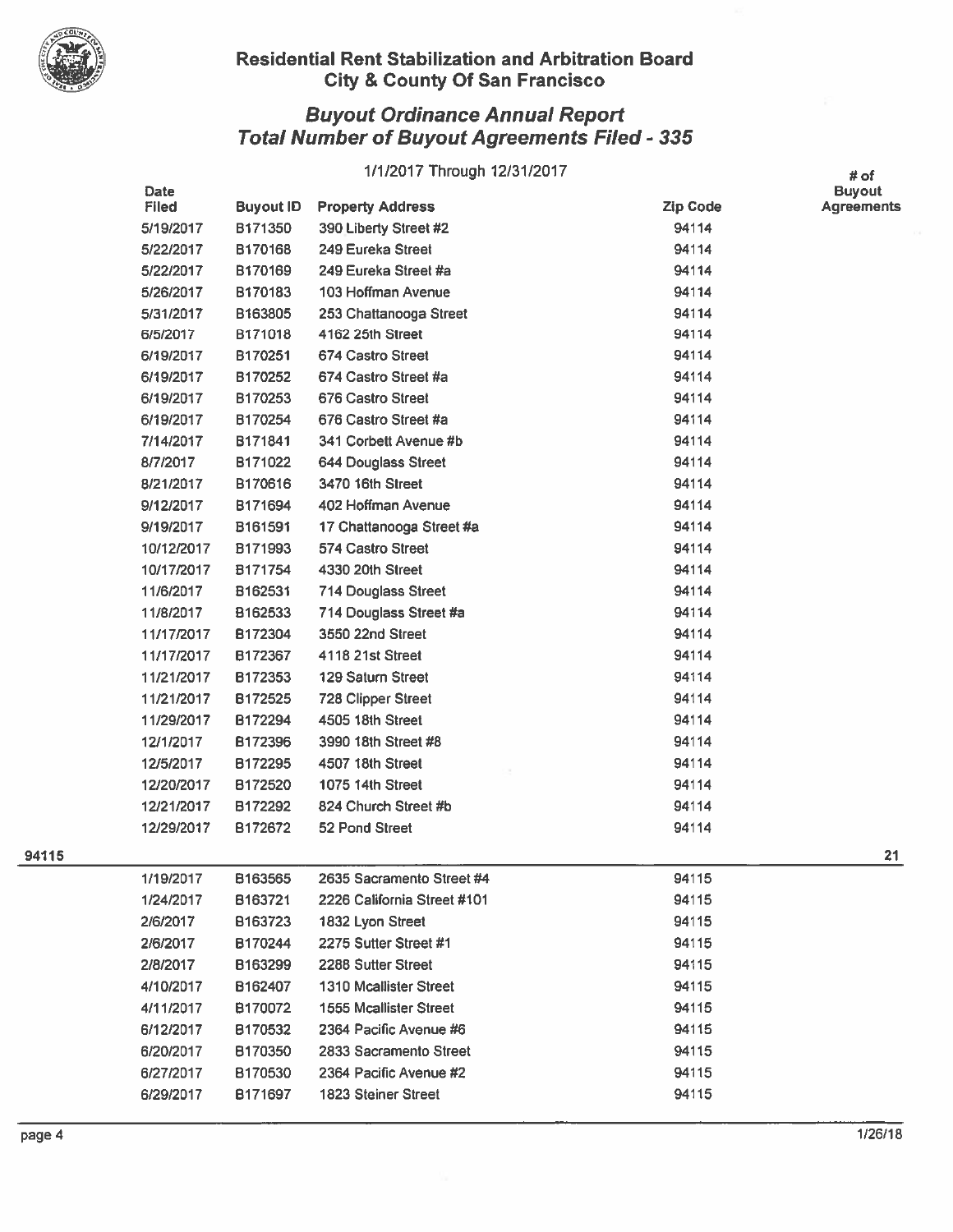

|       |              |                  | 1/1/2017 Through 12/31/2017                |                 | # of              |
|-------|--------------|------------------|--------------------------------------------|-----------------|-------------------|
|       | <b>Date</b>  |                  |                                            |                 | <b>Buyout</b>     |
|       | <b>Filed</b> | <b>Buyout ID</b> | <b>Property Address</b>                    | <b>Zip Code</b> | <b>Agreements</b> |
|       | 7/19/2017    | B163165          | 1801 Turk Street #15                       | 94115           |                   |
|       | 8/16/2017    | B170340          | 2364 Pacific Avenue #7                     | 94115           |                   |
|       | 9/5/2017     | B170341          | 2364 Pacific Avenue #8                     | 94115           |                   |
|       | 9/14/2017    | B160279          | 1780 Mcallister Street #5                  | 94115           |                   |
|       | 9/19/2017    | B171407          | 2504 Sacramento Street #11                 | 94115           |                   |
|       | 10/6/2017    | B172533          | 1449 Baker Street #2                       | 94115           |                   |
|       | 10/10/2017   | B163462          | <b>1720 Steiner Street</b>                 | 94115           |                   |
|       | 10/16/2017   | B171989          | 1811 Golden Gate Avenue                    | 94115           |                   |
|       | 12/15/2017   | B173115          | 2201 California Street #23                 | 94115           |                   |
|       | 12/26/2017   | B172521          | 1712 Steiner Street                        | 94115           |                   |
| 94116 |              |                  |                                            |                 | 13                |
|       | 5/8/2017     | B170660          | 2412 22nd Avenue                           | 94116           |                   |
|       | 5/16/2017    | B171330          | 2001 Rivera Street                         | 94116           |                   |
|       | 5/30/2017    | B170330          | 2050 31st Avenue                           | 94116           |                   |
|       | 6/21/2017    | B171095          | 2736 43rd Avenue #lower In-law Unit        | 94116           |                   |
|       | 6/29/2017    | B171101          | 2374 44th Avenue                           | 94116           |                   |
|       | 8/8/2017     | B161583          | 2643 Yorba Street #upper Unit - Front Room | 94116           |                   |
|       | 8/8/2017     | B172050          | 920 Wawona Street                          | 94116           |                   |
|       | 8/24/2017    | B171682          | 1967 34th Avenue                           | 94116           |                   |
|       | 8/28/2017    | B170621          | 1912 Sloat Boulevard #upstairs Unit        | 94116           |                   |
|       | 9/20/2017    | B170549          | 2731 41st Avenue                           | 94116           |                   |
|       | 10/5/2017    | B171696          | 2643 20th Avenue                           | 94116           |                   |
|       | 10/23/2017   | B172455          | 1961 16th Avenue                           | 94116           |                   |
|       | 11/7/2017    | B172737          | 2524 Rivera Street #in-law                 | 94116           |                   |
| 94117 |              |                  |                                            |                 | 27                |
|       | 1/4/2017     | B163297          | <b>36 Steiner Street</b>                   | 94117           |                   |
|       | 1/31/2017    | B163160          | 124 Baker Street                           | 94117           |                   |
|       | 2/15/2017    | B161588          | 1565 Fulton Street #b                      | 94117           |                   |
|       | 3/24/2017    | B162919          | 264 Downey Street                          | 94117           |                   |
|       | 3/24/2017    | B163172          | 260 Downey Street                          | 94117           |                   |
|       | 4/4/2017     | B170079          | 1980 Fell Street                           | 94117           |                   |
|       | 4/17/2017    | B170184          | 1458 Hayes Street                          | 94117           |                   |
|       | 4/26/2017    | B170630          | 107 Buena Vista Terrace                    | 94117           |                   |
|       | 5/9/2017     | B170335          | 726 Cole Street #3                         | 94117           |                   |
|       | 5/17/2017    | B170186          | 1438 Grove Street                          | 94117           |                   |
|       | 5/30/2017    | B170431          | 1643 Grove Street                          | 94117           |                   |
|       | 7/20/2017    | B162049          | 126 Baker Street #upper Unit               | 94117           |                   |
|       | 7/25/2017    | B170187          | 1440 Grove Street                          | 94117           |                   |
|       | 7/28/2017    | B170871          | 213 Upper Terrace                          | 94117           |                   |
|       | 8/11/2017    | B170998          | 1567 Fulton Street                         | 94117           |                   |
|       | 8/24/2017    | B171783          | 777 Clayton Street #a                      | 94117           |                   |
|       |              |                  |                                            |                 |                   |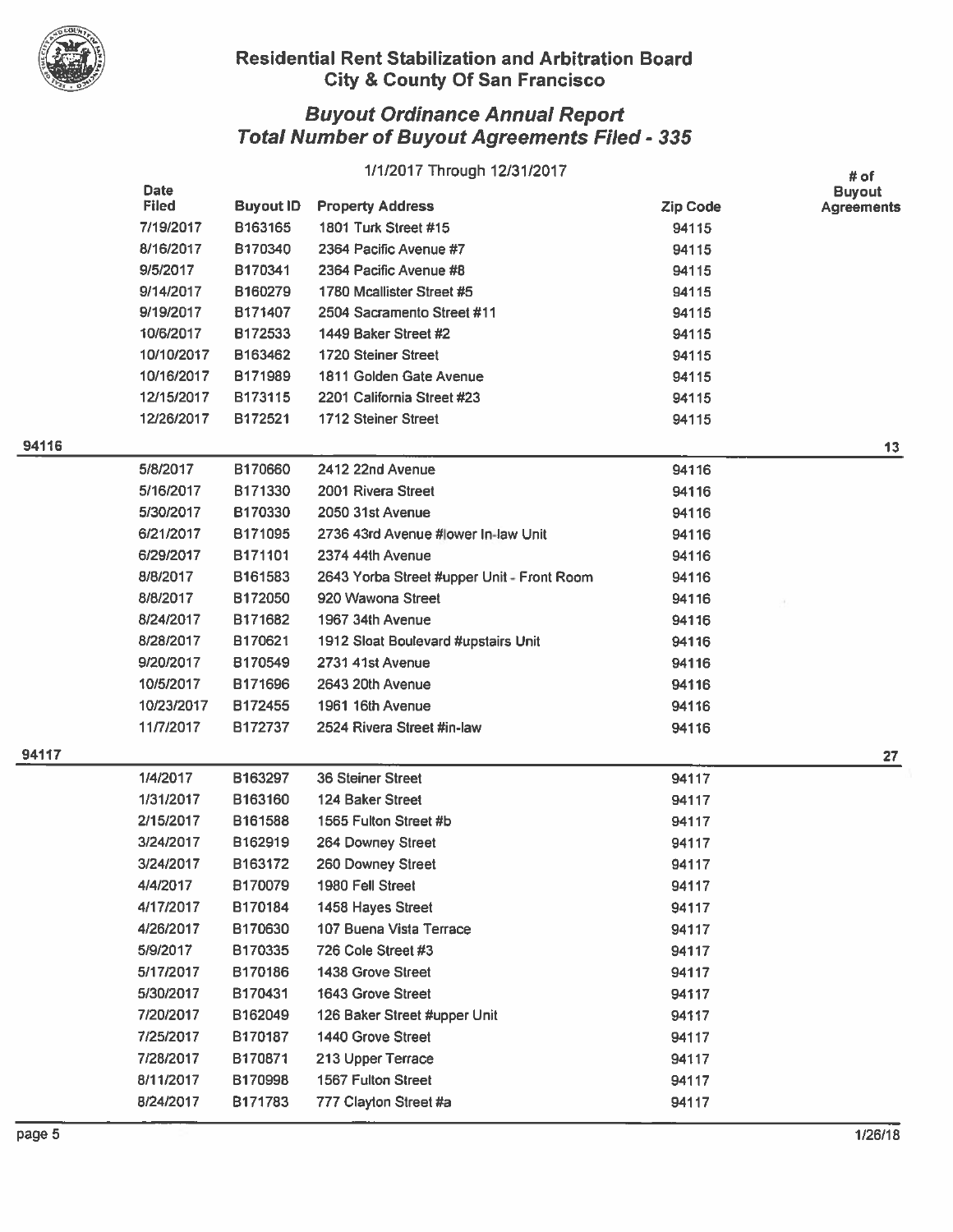

|     |                      |                  | 1/1/2017 Through 12/31/2017 |                 | # of                        |
|-----|----------------------|------------------|-----------------------------|-----------------|-----------------------------|
|     | Date<br><b>Filed</b> | <b>Buyout ID</b> | <b>Property Address</b>     | <b>Zip Code</b> | <b>Buyout</b><br>Agreements |
|     | 9/15/2017            | B171761          | 1006 Page Street            | 94117           |                             |
|     | 10/12/2017           | B171855          | 631 Cole Street #5          | 94117           |                             |
|     | 10/13/2017           | B170853          | <b>722 Duboce Avenue</b>    | 94117           |                             |
|     | 10/30/2017           | B172193          | 1565 Oak Street #7          | 94117           |                             |
|     | 11/1/2017            | B172372          | 857 Cole Street #1          | 94117           |                             |
|     | 11/6/2017            | B171152          | 1328 Grove Street           | 94117           |                             |
|     | 11/6/2017            | B171154          | 1332 Grove Street           | 94117           |                             |
|     | 11/9/2017            | B163925          | 1923 Oak Street             | 94117           |                             |
|     | 11/13/2017           | B171153          | 1330 Grove Street           | 94117           |                             |
|     | 11/15/2017           | B153303          | 62 Carmelita Street         | 94117           |                             |
|     | 11/21/2017           | B163722          | 1010 Masonic Avenue         | 94117           |                             |
| 118 |                      |                  |                             |                 | 23                          |
|     | 1/6/2017             | B162466          | 254 12th Avenue             | 94118           |                             |
|     | 3/20/2017            | B163188          | 147 Wood Street #2          | 94118           |                             |
|     | 3/30/2017            | B170170          | 646 4th Avenue              | 94118           |                             |
|     | 5/2/2017             | B163802          | 667 Spruce Street           | 94118           |                             |
|     | 5/4/2017             | B153248          | 789 12th Avenue             | 94118           |                             |
|     | 5/10/2017            | B170130          | 442 4th Avenue #room 1      | 94118           |                             |
|     | 6/28/2017            | B170539          | 348 5th Avenue #a           | 94118           |                             |
|     | 6/28/2017            | B170540          | 348 5th Avenue #b           | 94118           |                             |
|     | 6/28/2017            | B170541          | 348 5th Avenue #c           | 94118           |                             |
|     | 6/28/2017            | B170542          | 348 5th Avenue #d           | 94118           |                             |
|     | 6/28/2017            | B170543          | 348 5th Avenue #e           | 94118           |                             |
|     | 6/28/2017            | B170544          | 348 5th Avenue #f           | 94118           |                             |
|     | 6/28/2017            | B171107          | 430 15th Avenue #10         | 94118           |                             |
|     | 6/30/2017            | B162726          | 221 3rd Avenue #a           | 94118           |                             |
|     | 8/2/2017             | B170182          | 129 Beaumont Avenue         | 94118           |                             |
|     | 8/11/2017            | B171020          | 145 Masonic Avenue #a       | 94118           |                             |
|     | 8/21/2017            | B171651          | 10 12th Avenue              | 94118           |                             |
|     | 9/6/2017             | B171849          | 327 5th Avenue #1           | 94118           |                             |
|     | 9/28/2017            | B172460          | 1844 Anza Street #a         | 94118           |                             |
|     | 10/5/2017            | B172532          | 2850 Fulton Street          | 94118           |                             |
|     | 10/6/2017            | B171762          | 401 Parker Avenue #2        | 94118           |                             |
|     | 11/16/2017           | B172925          | 200 Arguello Boulevard #203 | 94118           |                             |
|     | 12/19/2017           | B172392          | 129 4th Avenue              | 94118           |                             |
| 121 |                      |                  |                             |                 | 22                          |
|     | 1/9/2017             | B163382          | 266 19th Avenue #2          | 94121           |                             |
|     | 1/26/2017            | B160990          | 2519 Lake Street            | 94121           |                             |
|     | 2/6/2017             | B163547          | 3535 Anza Street            | 94121           |                             |
|     | 2/8/2017             | B163295          | 675 32nd Avenue             | 94121           |                             |
|     | 2/27/2017            | B163452          | 1728 Cabrillo Street        | 94121           |                             |
|     |                      |                  |                             |                 |                             |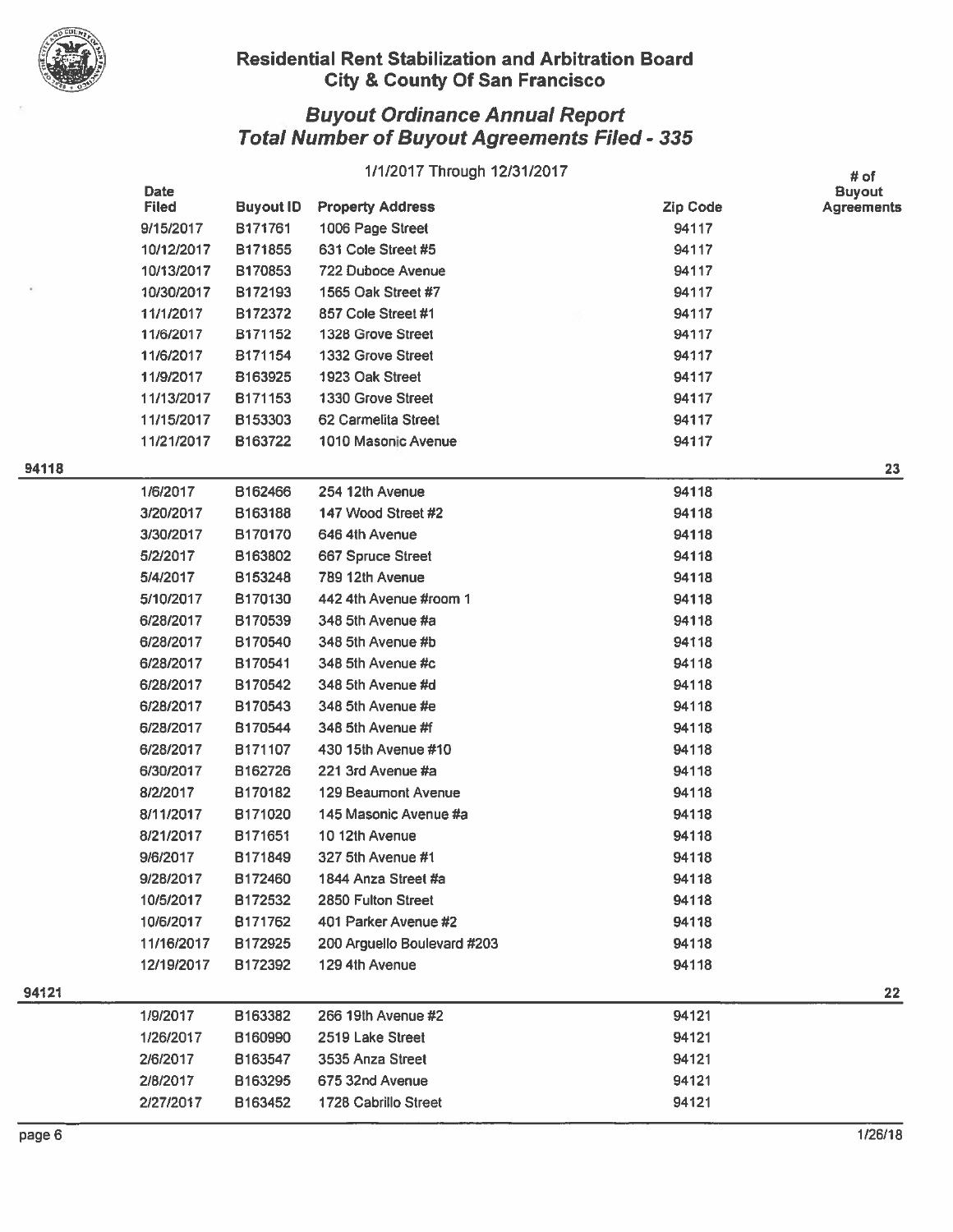

|     | Date         |                  | 1/1/2017 Through 12/31/2017           |                 | # of<br><b>Buyout</b> |
|-----|--------------|------------------|---------------------------------------|-----------------|-----------------------|
|     | <b>Filed</b> | <b>Buyout ID</b> | <b>Property Address</b>               | <b>Zip Code</b> | <b>Agreements</b>     |
|     | 2/27/2017    | B152626          | 754 20th Avenue                       | 94121           |                       |
|     | 3/20/2017    | B170157          | 2315 Balboa Street                    | 94121           |                       |
|     | 3/20/2017    | B170155          | 462 22nd Avenue #2                    | 94121           |                       |
|     | 3/28/2017    | B170855          | 2223 Clement Street                   | 94121           |                       |
|     | 4/21/2017    | B170436          | 635 33rd Avenue                       | 94121           |                       |
|     | 5/4/2017     | B162674          | 5717 Geary Boulevard #front Apartment | 94121           |                       |
|     | 5/11/2017    | B163453          | 1728 Cabrillo Street #a               | 94121           |                       |
|     | 6/12/2017    | B170333          | 6409 California Street                | 94121           |                       |
|     | 7/12/2017    | B171123          | 543 40th Avenue #b                    | 94121           |                       |
|     | 7/31/2017    | B171149          | 819 27th Avenue                       | 94121           |                       |
|     | 9/11/2017    | B171150          | 185 19th Avenue                       | 94121           |                       |
|     | 9/15/2017    | B171853          | 190 21st Avenue #8                    | 94121           |                       |
|     | 9/28/2017    | B172461          | 3425 Cabrillo Street                  | 94121           |                       |
|     | 10/10/2017   | B171923          | 457 28th Avenue                       | 94121           |                       |
|     | 12/8/2017    | B173048          | 5533 California Street #3             | 94121           |                       |
|     | 12/11/2017   | B172151          | 3214 Balboa Street                    | 94121           |                       |
|     | 12/20/2017   | B172179          | 3214 Balboa Street #a                 | 94121           |                       |
| 122 |              |                  |                                       |                 | 20                    |
|     | 1/4/2017     | B170003          | 1574 35th Avenue #b                   | 94122           |                       |
|     | 1/12/2017    | B161129          | 1762 20th Avenue                      | 94122           |                       |
|     | 2/6/2017     | B162864          | 1627 24th Avenue #lower Level         | 94122           |                       |
|     | 2/16/2017    | B163200          | 253 Lincoln Way                       | 94122           |                       |
|     | 2/21/2017    | B170419          | 1619 48th Avenue                      | 94122           |                       |
|     | 2/22/2017    | B162400          | 1290 30th Avenue                      | 94122           |                       |
|     | 3/6/2017     | B163933          | 1237 9th Avenue                       | 94122           |                       |
|     | 3/6/2017     | B170429          | 1289 22nd Avenue #103                 | 94122           |                       |
|     | 4/5/2017     | B170231          | 1570 43rd Avenue #lower Unit          | 94122           |                       |
|     | 4/12/2017    | B163647          | <b>1442 Funston Avenue</b>            | 94122           |                       |
|     | 4/27/2017    | B170163          | 308 Lawton Street                     | 94122           |                       |
|     | 5/26/2017    | B170929          | 1863 35th Avenue                      | 94122           |                       |
|     | 5/30/2017    | B171406          | 1619 26th Avenue                      | 94122           |                       |
|     | 6/26/2017    | B171112          | 1569 48th Avenue #b                   | 94122           |                       |
|     | 10/31/2017   | B172289          | 1415 Lincoln Way                      | 94122           |                       |
|     | 11/2/2017    | B171756          | 1322 29th Avenue                      | 94122           |                       |
|     | 11/22/2017   | B172522          | 1636 48th Avenue #upper Unit          | 94122           |                       |
|     | 12/18/2017   | B172296          | 1575 47th Avenue                      | 94122           |                       |
|     | 12/18/2017   | B172523          | 1636 48th Avenue #lower Unit          | 94122           |                       |
|     | 12/19/2017   | B172682          | 1436 11th Avenue #a                   | 94122           |                       |
| 123 |              |                  |                                       |                 | 15                    |
|     | 1/30/2017    | B162184          | 3318 Scott Street                     | 94123           |                       |
|     | 3/29/2017    | B153398          | 1610 Vallejo Street #4                | 94123           |                       |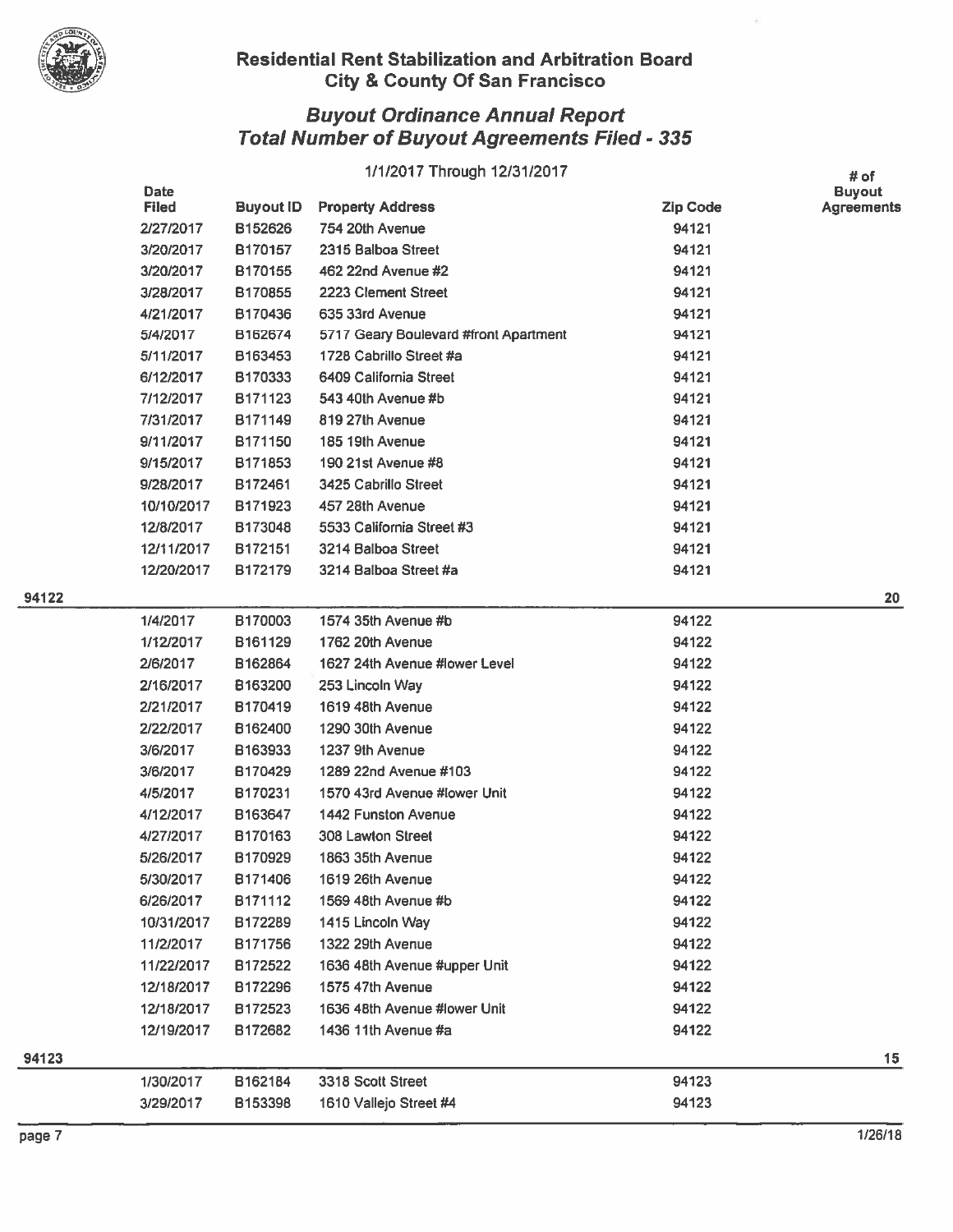

|       |                             |                  | 1/1/2017 Through 12/31/2017      |                 | # of                               |
|-------|-----------------------------|------------------|----------------------------------|-----------------|------------------------------------|
|       | <b>Date</b><br><b>Filed</b> | <b>Buyout ID</b> | <b>Property Address</b>          | <b>Zip Code</b> | <b>Buyout</b><br><b>Agreements</b> |
|       | 4/10/2017                   | B163622          | 162 Alhambra Street              | 94123           |                                    |
|       | 4/10/2017                   | B170319          | 1761 Vallejo Street #402         | 94123           |                                    |
|       | 5/31/2017                   | B170550          | 2920 Gough Street                | 94123           |                                    |
|       | 6/14/2017                   | B171584          | 1601 Lombard Street #11          | 94123           |                                    |
|       | 6/28/2017                   | B171695          | 2186 Vallejo Street #4           | 94123           |                                    |
|       | 7/6/2017                    | B170659          | 1761 Vallejo Street #201         | 94123           |                                    |
|       | 7/28/2017                   | B170736          | 2643 Greenwich Street            | 94123           |                                    |
|       | 8/22/2017                   | B170765          | 2625 Lyon Street                 | 94123           |                                    |
|       | 8/23/2017                   | B172182          | 3645 Scott Street                | 94123           |                                    |
|       | 8/30/2017                   | B171755          | 1777 Chestnut Street #4          | 94123           |                                    |
|       | 11/13/2017                  | B153321          | 1667 Green Street #201           | 94123           |                                    |
|       | 12/15/2017                  | B171228          | 1829 Jefferson Street            | 94123           |                                    |
|       | 12/19/2017                  | B172053          | 259 Cervantes Boulevard #a       | 94123           |                                    |
| 94124 |                             |                  |                                  |                 | 8                                  |
|       | 1/17/2017                   | B161809          | 1783 Newcomb Avenue              | 94124           |                                    |
|       | 2/17/2017                   | B170238          | 2638 Phelps Street               | 94124           |                                    |
|       | 2/24/2017                   | B162725          | 1461 Revere Avenue #lower Unit   | 94124           |                                    |
|       | 3/30/2017                   | B170245          | 1074 Ingerson Avenue #lower Unit | 94124           |                                    |
|       | 8/21/2017                   | B163807          | 1773 La Salle Avenue             | 94124           |                                    |
|       | 8/22/2017                   | B172148          | 1968 Quint Street                | 94124           |                                    |
|       | 10/12/2017                  | B171994          | 1556 Thomas Avenue               | 94124           |                                    |
|       | 11/13/2017                  | B171983          | 2250 Jerrold Avenue #11          | 94124           |                                    |
| 94127 |                             |                  |                                  |                 | 3                                  |
|       | 5/22/2017                   | B171122          | 388 Marietta Drive               | 94127           |                                    |
|       | 6/13/2017                   | B171395          | 45 Burlwood Drive                | 94127           |                                    |
|       | 9/25/2017                   | B173150          | 702 Foerster Street #lower Unit  | 94127           |                                    |
| 94131 |                             |                  |                                  |                 | 21                                 |
|       | 1/9/2017                    | B163380          | 179 Burnside Avenue #upstairs    | 94131           |                                    |
|       | 2/16/2017                   | B161394          | 3942 26th Street                 | 94131           |                                    |
|       | 2/16/2017                   | B162977          | 3936 26th Street                 | 94131           |                                    |
|       | 2/16/2017                   | B170433          | 3940 26th Street                 | 94131           |                                    |
|       | 3/1/2017                    | B162520          | 70 Malta Drive                   | 94131           |                                    |
|       | 3/9/2017                    | B170620          | 32 Hearst Avenue                 | 94131           |                                    |
|       | 4/12/2017                   | B170444          | 65 Nordhoff Street               | 94131           |                                    |
|       | 4/28/2017                   | B170257          | 280 30th Street                  | 94131           |                                    |
|       | 5/2/2017                    | B170615          | 49 Hopkins Avenue                | 94131           |                                    |
|       | 5/5/2017                    | B162565          | 131 Charles Street               | 94131           |                                    |
|       | 6/9/2017                    | B171574          | 244 30th Street                  | 94131           |                                    |
|       | 6/9/2017                    | B170633          | 291 Whitney Street               | 94131           |                                    |
|       | 7/19/2017                   | B171398          | 127 Baden Street                 | 94131           |                                    |